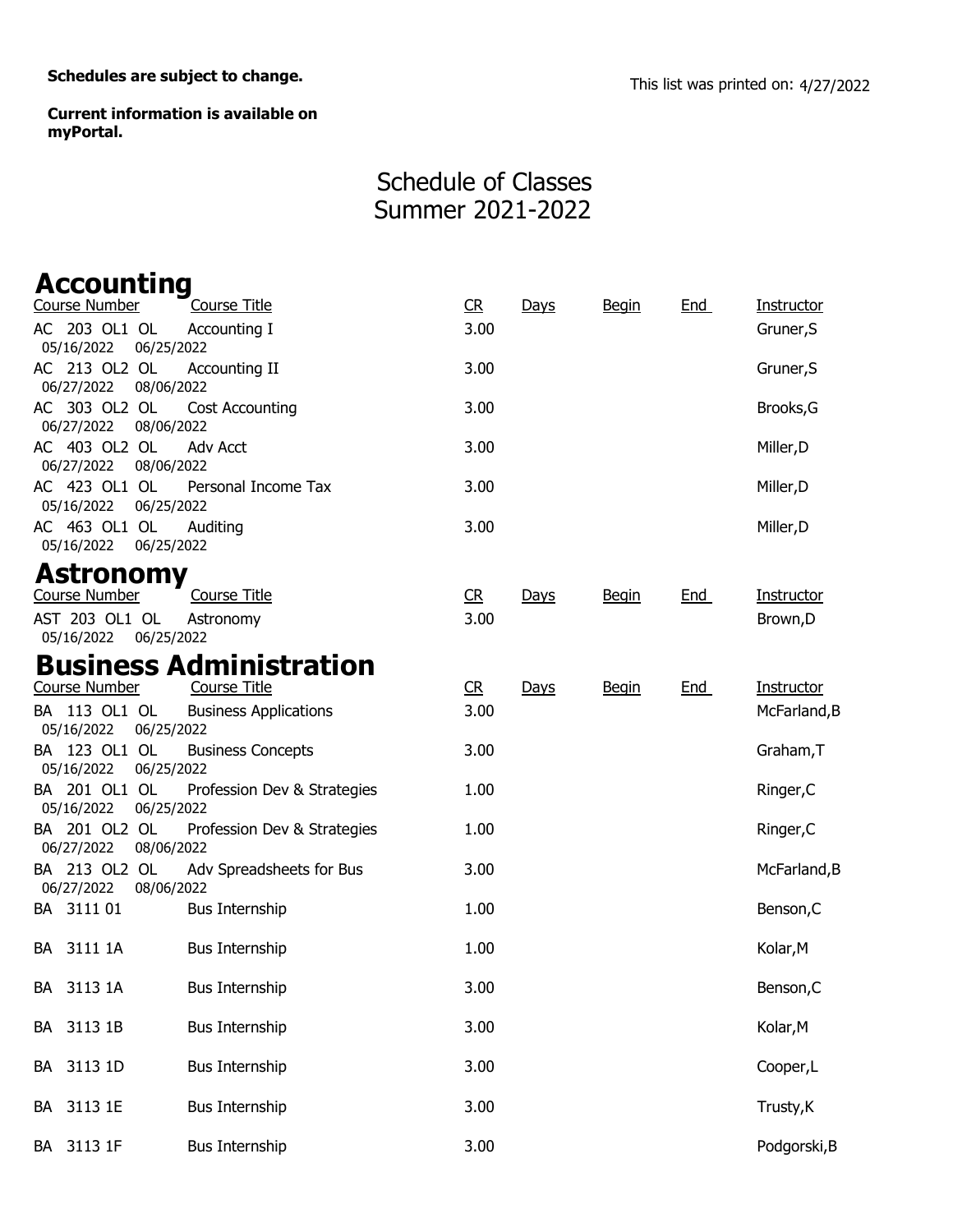## Business Administration

| <b>Course Number</b>                        | Course Title                       | C <sub>R</sub> | Days        | <b>Begin</b> | End        | <b>Instructor</b> |
|---------------------------------------------|------------------------------------|----------------|-------------|--------------|------------|-------------------|
| BA 3113 1G                                  | <b>Bus Internship</b>              | 3.00           |             |              |            | Powell, D         |
| BA 3113 1H                                  | <b>Bus Internship</b>              | 3.00           |             |              |            | Brooks, G         |
| BA 3113 2A                                  | <b>Bus Internship</b>              | 3.00           |             |              |            | Benson, C         |
| BA 343 OL2 OL<br>06/27/2022<br>08/06/2022   | <b>International Business</b>      | 3.00           |             |              |            | Kline, C          |
| BA 453 OL1 OL<br>06/25/2022<br>05/16/2022   | Global Strategic Mgt               | 3.00           |             |              |            | Speith, B         |
| <b>Biology</b>                              |                                    |                |             |              |            |                   |
| Course Number                               | Course Title                       | R              | <b>Days</b> | <b>Begin</b> | <b>End</b> | Instructor        |
| BIO 1003 OL1 OL<br>05/16/2022<br>06/25/2022 | Plants and People                  | 3.00           |             |              |            | Drerup, S         |
| BIO 1003 OL2 OL<br>08/06/2022<br>06/27/2022 | Plants and People                  | 3.00           |             |              |            | Drerup, S         |
| BIO 114 OL1 OL<br>05/16/2022 06/25/2022     | Principles Of Biology              | 4.00           |             |              |            | Drerup, S         |
| BIO 114 OL2 OL<br>06/27/2022<br>08/06/2022  | Principles Of Biology              | 4.00           |             |              |            | Drerup, S         |
| BIO 114L OL1 OL<br>06/25/2022<br>05/16/2022 | Principles Bio Lab                 | $\pmb{0}$      |             |              |            | Drerup, S         |
| BIO 114L OL2 OL<br>06/27/2022 08/06/2022    | Principles Bio Lab                 | $\pmb{0}$      |             |              |            | Drerup, S         |
| BIO 124 OL1 OL<br>05/16/2022 06/25/2022     | Princ of Biology II                | 4.00           |             |              |            | Drerup, S         |
| BIO 124 OL2 OL<br>06/27/2022<br>08/06/2022  | Princ of Biology II                | 4.00           |             |              |            | Drerup, S         |
| BIO 124L OL1 OL<br>05/16/2022<br>06/25/2022 | Princ Bio Lab II                   | $\mathbf 0$    |             |              |            | Drerup, S         |
| BIO 124L OL2 OL<br>08/06/2022<br>06/27/2022 | Princ Bio Lab II                   | $\mathbf 0$    |             |              |            | Drerup, S         |
| 05/16/2022 06/25/2022                       | BIO 163 OL1 OL Medical Terminology | 3.00           |             |              |            | Bojrab, A         |
| BIO 383 OL2 OL<br>06/27/2022<br>08/06/2022  | Introduction to Pharmacology       | 3.00           |             |              |            | Bojrab, A         |
| <b>Civil Engineering</b>                    |                                    |                |             |              |            |                   |
| Course Number                               | Course Title                       | R              | <b>Days</b> | <b>Begin</b> | <u>End</u> | Instructor        |
| CE 3303 02<br>05/16/2022 06/25/2022         | <b>Hydraulic Engr</b>              | 3.00           |             |              |            | Murphy, T         |
| <b>Chemistry</b>                            |                                    |                |             |              |            |                   |
| Course Number                               | <b>Course Title</b>                | R              | Days        | <b>Begin</b> | <b>End</b> | Instructor        |
| CH 104 201 OL<br>05/16/2022 06/25/2022      | Gen Chemistry I                    | 4.00           |             |              |            | Moravec, V        |
| CH 104 OL1 OL<br>05/16/2022<br>06/25/2022   | Gen Chemistry I                    | 4.00           |             |              |            | Moravec, V        |
| CH 104 OL2 OL<br>06/27/2022<br>08/06/2022   | Gen Chemistry I                    | 4.00           |             |              |            | Moravec, V        |
| CH 104L 201 OL<br>06/25/2022<br>05/16/2022  | Gen Chemistry I-Lab                | 0              |             |              |            | Moravec, V        |
| CH 104L OL1 OL<br>05/16/2022<br>06/25/2022  | Gen Chemistry I-Lab                | 0              |             |              |            | Moravec, V        |
| CH 104L OL2 OL<br>06/27/2022<br>08/06/2022  | Gen Chemistry I-Lab                | 0              |             |              |            | Moravec, V        |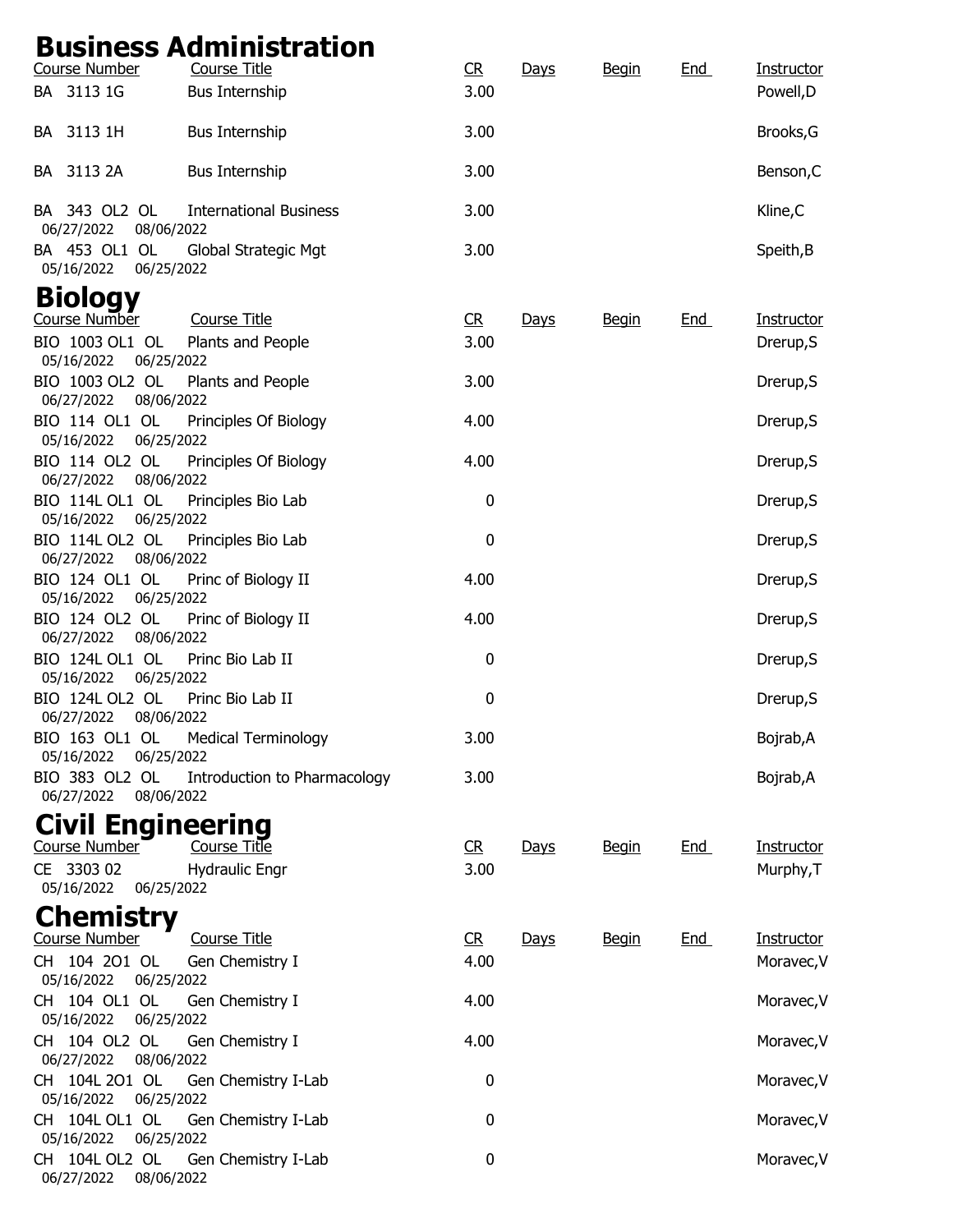| <b>Chemistry</b>                               |                                        |                |             |              |            |                   |
|------------------------------------------------|----------------------------------------|----------------|-------------|--------------|------------|-------------------|
| Course Number                                  | <b>Course Title</b>                    | CR             | Days        | <b>Begin</b> | End        | Instructor        |
| CH 114 OL2 OL<br>06/27/2022<br>08/06/2022      | Gen Chemistry II                       | 4.00           |             |              |            | Staude, M         |
| 114L OL2 OL<br>CH.<br>06/27/2022<br>08/06/2022 | Gen Chem II-Lab                        | 0              |             |              |            | Staude, M         |
|                                                | <b>Chemical Engineering</b>            |                |             |              |            |                   |
| <b>Course Number</b><br>CHE 212 02             | Course Title<br><b>Energy Balances</b> | CR<br>2.00     | Days        | <b>Begin</b> | <b>End</b> | <b>Instructor</b> |
| 05/16/2022 06/25/2022                          |                                        |                |             |              |            | Wagner, J         |
|                                                | <b>Cooperative Education</b>           |                |             |              |            |                   |
| Course Number                                  | <b>Course Title</b>                    | C <sub>R</sub> | Days        | <b>Begin</b> | <b>End</b> | Instructor        |
| CO 050 01                                      | Co-Op Employment                       | 0              |             |              |            | Johnson, T        |
| <b>Communication</b>                           |                                        |                |             |              |            |                   |
| Course Number                                  | <b>Course Title</b>                    | CR             | <b>Days</b> | <b>Begin</b> | End        | Instructor        |
| COM 213 OL1 OL<br>05/16/2022<br>06/25/2022     | <b>Business Com</b>                    | 3.00           |             |              |            | Brown, A          |
| COM 213 OL2 OL<br>06/27/2022<br>08/06/2022     | <b>Business Com</b>                    | 3.00           |             |              |            | Weller, W         |
| COM 233 OL2 OL<br>06/27/2022<br>08/06/2022     | <b>Intercultural Com</b>               | 3.00           |             |              |            | Weller, W         |
| COM 4013 01                                    | Sr Capstone Intern Com                 | 3.00           |             |              |            | Olding, C         |
| <b>Criminal Justice</b>                        |                                        |                |             |              |            |                   |
| Course Number                                  | Course Title                           | R              | Days        | <b>Begin</b> | <b>End</b> | Instructor        |
| CRJ 103 OL2 OL<br>06/27/2022<br>08/06/2022     | Intro to Criminal Justice              | 3.00           |             |              |            | Ortiz,F           |
| CRJ 153 OL1 OL<br>05/16/2022<br>06/25/2022     | Juvenile Justice                       | 3.00           |             |              |            | Carson, V         |
| CRJ 273 OL2 OL<br>08/06/2022<br>06/27/2022     | Criminal Procedures & Evidence         | 3.00           |             |              |            | Brooks, M         |
| CRJ 433 01                                     | CRJ Capstone Demo                      | 3.00           |             |              |            | Delagrange, J     |
| CRJ 433 OL2 OL<br>06/27/2022<br>08/06/2022     | CRJ Capstone Demo                      | 3.00           |             |              |            | Babcock, D        |
| CRJ 473 01                                     | Law Enforcement Internship             | 3.00           |             |              |            | Delagrange, J     |
| CRJ 473 OL1 OL<br>05/16/2022<br>06/25/2022     | Criminal Justice Internship            | 3.00           |             |              |            | Staff, S          |
|                                                | <b>Computer Sci Information Tech</b>   |                |             |              |            |                   |
| Course Number                                  | <b>Course Title</b>                    | R              | <b>Days</b> | <b>Begin</b> | <u>End</u> | Instructor        |
| CSIT 103 OL1 OL<br>05/16/2022 06/25/2022       | Intro to Information Systems           | 3.00           |             |              |            | Halboob, R        |
| CSIT 153 OL2 OL<br>06/27/2022<br>08/06/2022    | Introduction to Operating Systems      | 3.00           |             |              |            | Halboob, R        |
| <b>Earth Science</b>                           |                                        |                |             |              |            |                   |
| <b>Course Number</b>                           | <b>Course Title</b>                    | R              | <b>Days</b> | <b>Begin</b> | <u>End</u> | Instructor        |
| EAS 213 OL1 OL<br>05/16/2022<br>06/25/2022     | Physical Geography                     | 3.00           |             |              |            | Brown, D          |
| EAS 253 OL2 OL<br>06/27/2022<br>08/06/2022     | Weather & Climate                      | 3.00           |             |              |            | Brown, D          |
| EAS 273 OL2 OL<br>06/27/2022<br>08/06/2022     | Geology                                | 3.00           |             |              |            | Brown, D          |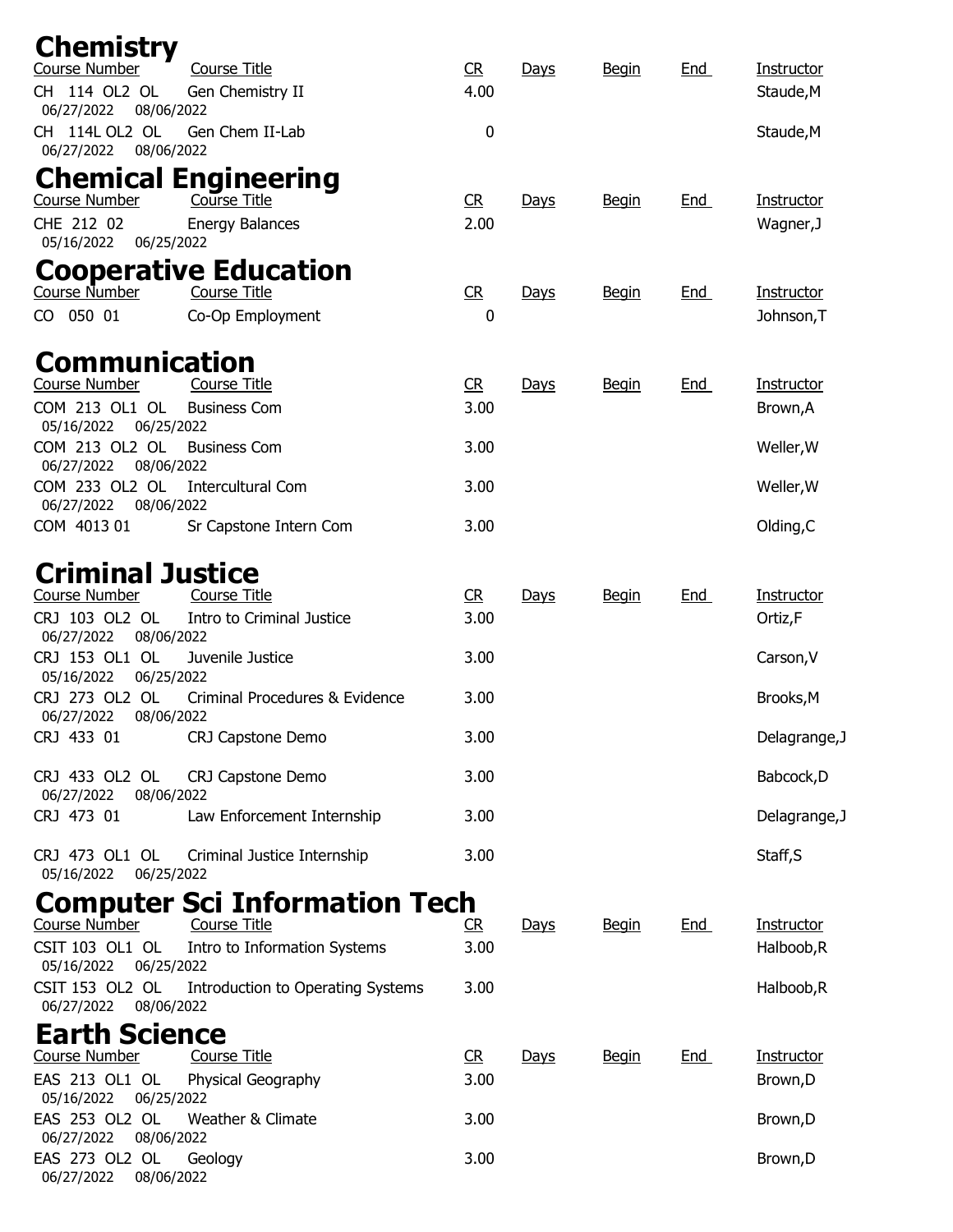| <b>Economics</b>                           |                                      |                |              |              |         |                    |
|--------------------------------------------|--------------------------------------|----------------|--------------|--------------|---------|--------------------|
| <b>Course Number</b>                       | <b>Course Title</b>                  | R              | Days         | <b>Begin</b> | End     | Instructor         |
| ECO 203 OL1 OL<br>05/16/2022<br>06/25/2022 | Survey of Economics                  | 3.00           |              |              |         | Bergan, N          |
| ECO 213 OL1 OL<br>05/16/2022<br>06/25/2022 | <b>Princ Microeconomics</b>          | 3.00           |              |              |         | Conkling,E         |
| ECO 223 OL2 OL<br>06/27/2022 08/06/2022    | <b>Princ Macroeconomics</b>          | 3.00           |              |              |         | Conkling,E         |
| <b>Education</b>                           |                                      |                |              |              |         |                    |
| Course Number                              | <b>Course Title</b>                  | C <sub>R</sub> | Days         | <b>Begin</b> | End     | Instructor         |
| EDU 222 OL1 OL<br>05/16/2022<br>06/25/2022 | Ed Psych Elem Teach                  | 2.00           |              |              |         | Heavin, A          |
| EDU 232 OL1 OL<br>05/16/2022 06/25/2022    | Ed Psy/Mid&Sec Teach                 | 2.00           |              |              |         | Bock, J            |
| EDU 252 OL2 OL<br>06/27/2022<br>08/06/2022 | School & Community Health            | 2.00           |              |              |         | Kocsis,L           |
| EDU 353 OL2 OL<br>06/27/2022<br>08/06/2022 | Children's Literature                | 3.00           |              |              |         | Noyes, J           |
| English                                    |                                      |                |              |              |         |                    |
| Course Number                              | <b>Course Title</b>                  | C <sub>R</sub> | Days         | <b>Begin</b> | End     | Instructor         |
| ENG 133 OL1 OL<br>05/16/2022<br>06/25/2022 | <b>Technical Commun</b>              | 3.00           |              |              |         | Mayus, M           |
| ENG 133 OL2 OL<br>06/27/2022<br>08/06/2022 | <b>Technical Commun</b>              | 3.00           |              |              |         | Mayus, M           |
| ENG 143 OL1 OL<br>06/25/2022<br>05/16/2022 | <b>College Composition</b>           | 3.00           |              |              |         | Olding, C          |
| ENG 143 OL2 OL<br>06/27/2022<br>08/06/2022 | <b>College Composition</b>           | 3.00           |              |              |         | Olding, C          |
| ENG 153 OL1 OL<br>05/16/2022 06/25/2022    | Intro To Literature                  | 3.00           |              |              |         | Weller, W          |
| ENG 453 OL1 OL<br>05/16/2022<br>06/25/2022 | <b>Advanced Composition</b>          | 3.00           |              |              |         | Olding, C          |
| ENG 453 OL2 OL<br>06/27/2022 08/06/2022    | <b>Advanced Composition</b>          | 3.00           |              |              |         | Olding, C          |
|                                            | <b>Engineering Science</b>           |                |              |              |         |                    |
| Course Number                              | Course Title                         | CR             | Days         | <b>Begin</b> | End     | Instructor         |
| ES 213 02                                  | <b>Statics</b>                       | 3.00           | <b>MTWRF</b> | 10:00AM      | 11:40AM | Kelly, K           |
| 05/16/2022<br>06/25/2022<br>ES 243 01      | Solid Mechanics                      | 3.00           | <b>MTWR</b>  | 7:00PM       | 8:00PM  | Staff-Civil Egr, S |
| ES 382 02<br>05/16/2022<br>06/25/2022      | <b>Engr Economics</b>                | 2.00           |              |              |         | Hersel, A          |
|                                            | <b>Design Engineering Technology</b> |                |              |              |         |                    |
| Course Number                              |                                      |                | Days         | <b>Begin</b> | End     | Instructor         |
| ETD 103 OL1 OL<br>05/16/2022<br>06/25/2022 | <b>Basic Tech Drawing</b>            | 3.00           |              |              |         | Trusty, R          |
| ETD 173 OL2 OL<br>06/27/2022 08/06/2022    | Comput Aid 3d Model                  | 3.00           |              |              |         | Trusty, R          |
| ETD 233 01                                 | Engineering & Manuf Systems          | 3.00           | М            | 5:00PM       | 7:00PM  | Trusty, R          |
| ETD 273 OL1 OL<br>05/16/2022 06/25/2022    | <b>Electrical Fund</b>               | 3.00           |              |              |         | Trusty, R          |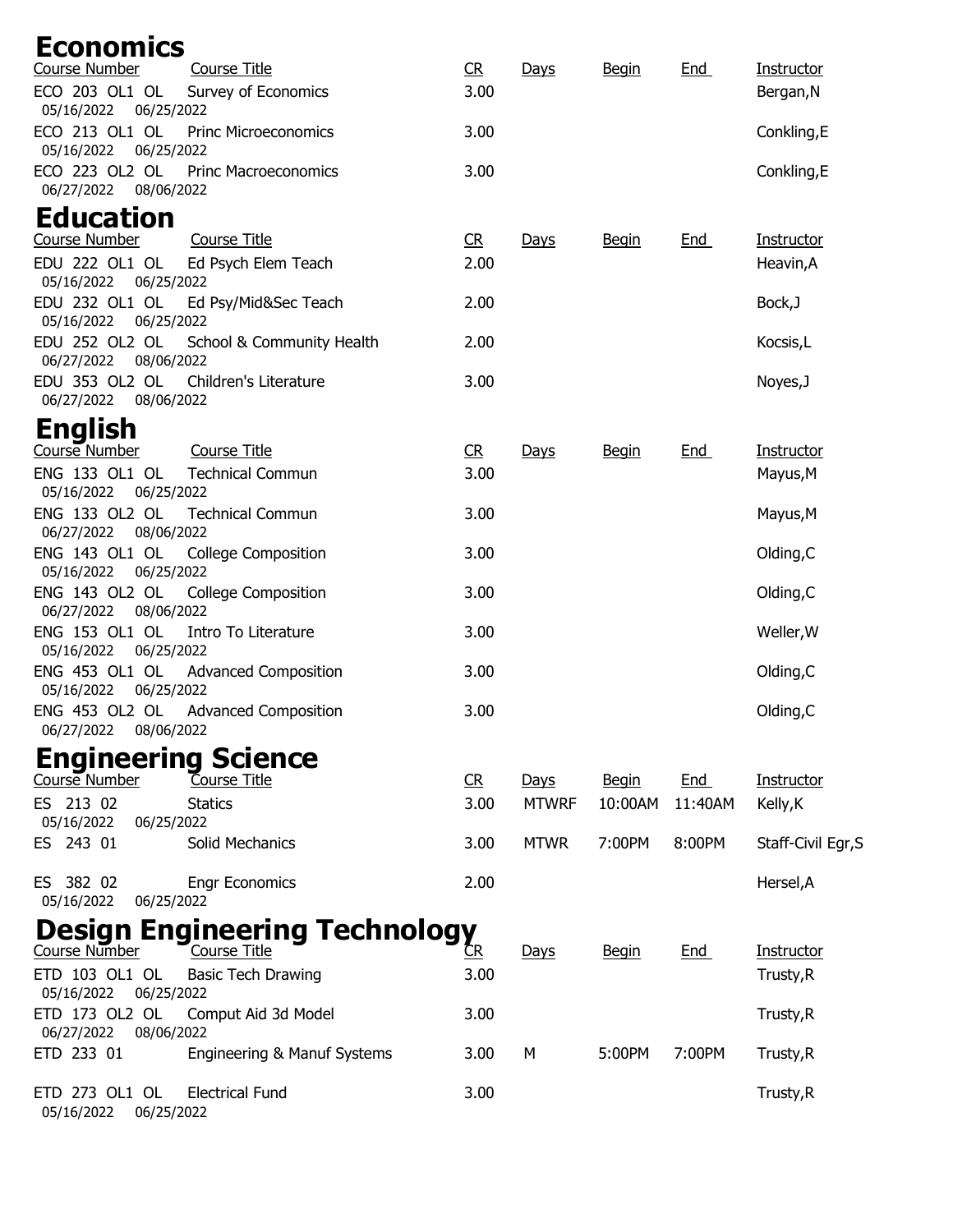## Exercise Science

| <b>Course Number</b>                       | <b>Course Title</b>                              | C <sub>R</sub> | Days        | <b>Begin</b> | <b>End</b> | <b>Instructor</b>             |
|--------------------------------------------|--------------------------------------------------|----------------|-------------|--------------|------------|-------------------------------|
| EXS 102 OL1 OL<br>05/16/2022               | Lifetime Wellness<br>06/25/2022                  | 2.00           |             |              |            | Lang, V                       |
| EXS 203 OL2 OL<br>06/27/2022               | Risk and Sports<br>08/06/2022                    | 3.00           |             |              |            | Swick, C                      |
| EXS 333 OL1 OL<br>05/16/2022               | Kinesiology<br>06/25/2022                        | 3.00           |             |              |            | Steele, S                     |
| EXS 353 02<br>05/16/2022                   | Exercise Physiology<br>06/25/2022                | 3.00           |             |              |            | Steele, S                     |
| EXS 483 02<br>05/16/2022                   | Prof Development Exer Sci<br>06/25/2022          | 3.00           |             |              |            | Steele, S                     |
| <b>Finance</b>                             |                                                  |                |             |              |            |                               |
| Course Number                              | <b>Course Title</b>                              | R              | Days        | <b>Begin</b> | End        | Instructor                    |
| FIN 303 OL1 OL<br>05/16/2022               | Managerial Finance<br>06/25/2022                 | 3.00           |             |              |            | Jennings, D                   |
| FIN 323 OL1 OL<br>05/16/2022               | Money & Banking<br>06/25/2022                    | 3.00           |             |              |            | Gruner, S                     |
| FIN 353 OL2 OL<br>06/27/2022               | Personal Finance<br>08/06/2022                   | 3.00           |             |              |            | Gruner, S                     |
| <b>Fitness</b>                             |                                                  |                |             |              |            |                               |
| Course Number                              | <b>Course Title</b>                              | C <sub>R</sub> | <u>Days</u> | <b>Begin</b> | <u>End</u> | Instructor                    |
| FIT 2411 OL2 OL<br>06/27/2022              | Yoga<br>08/06/2022                               | 1.00           |             |              |            | Swick, C                      |
| Film                                       |                                                  |                |             |              |            |                               |
| <b>Course Number</b>                       | <b>Course Title</b>                              | R              | <u>Days</u> | <b>Begin</b> | <b>End</b> | Instructor                    |
| FLM 203 OL1 OL<br>05/16/2022<br>06/25/2022 | Film Appreciation                                | 3.00           |             |              |            | Weller, W                     |
| FLM 203 OL2 OL<br>06/27/2022               | Film Appreciation<br>08/06/2022                  | 3.00           |             |              |            | Zimmer, S                     |
|                                            | <b>General Engineering</b>                       |                |             |              |            |                               |
| <b>Course Number</b>                       | Course Title                                     | CR             | Days        | <b>Begin</b> | <u>End</u> | Instructor                    |
| GE 301 01                                  | <b>Engineering Intern</b>                        | 1.00           |             |              |            | Webber, D                     |
| Geography<br>Course Number                 |                                                  |                |             |              |            |                               |
| GEO 213 OL1 OL<br>05/16/2022               | Course Title<br>Physical Geography<br>06/25/2022 | CR<br>3.00     | Days        | <b>Begin</b> | End        | <u>Instructor</u><br>Brown, D |
| GEO 323 OL2 OL<br>06/27/2022               | World Geography<br>08/06/2022                    | 3.00           |             |              |            | Clem, R                       |
| Geology                                    |                                                  |                |             |              |            |                               |
| Course Number                              | Course Title                                     | R              | Days        | <b>Begin</b> | End        | Instructor                    |
| GLY 273 OL2 OL<br>06/27/2022               | Geology<br>08/06/2022                            | 3.00           |             |              |            | Brown, D                      |
| <b>General Studies</b>                     |                                                  |                |             |              |            |                               |
| <b>Course Number</b>                       | <b>Course Title</b>                              | CR             | Days        | <b>Begin</b> | End        | Instructor                    |
| GS 4003 01                                 | Gen Studies Sr Capstone Proj                     | 3.00           |             |              |            | Hess, M                       |
|                                            | <b>Healthcare Management</b>                     |                |             |              |            |                               |
| Course Number<br>213 OL2 OL<br>HC          | Course Title<br>Healthcare Market Analysis       | CR<br>3.00     | Days        | <b>Begin</b> | <u>End</u> | Instructor<br>Hamilton, J     |
|                                            |                                                  |                |             |              |            |                               |

06/27/2022 08/06/2022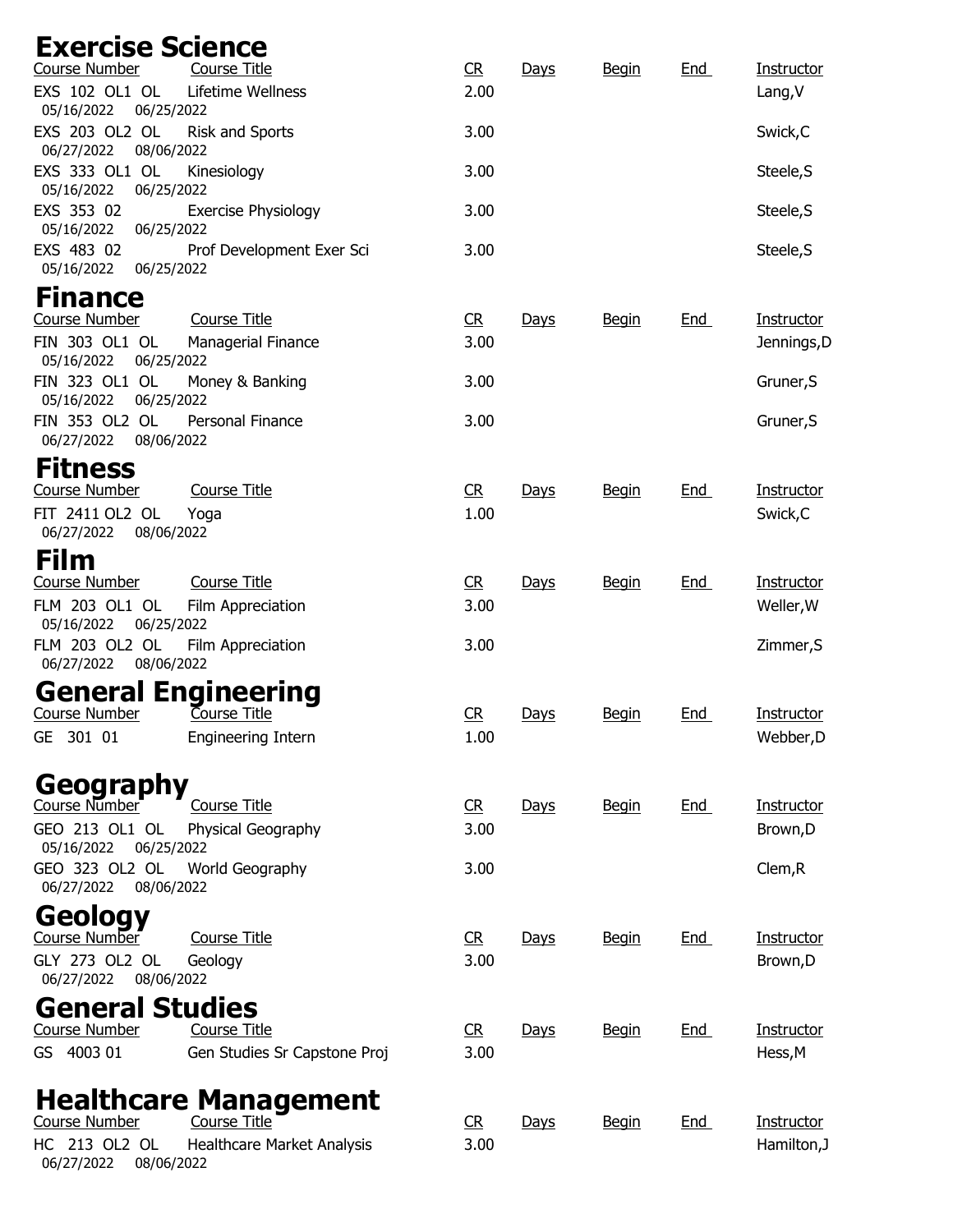| Course Number                              | <b>Healthcare Management</b><br><b>Course Title</b> | R              | Days       | <b>Begin</b> | <b>End</b> | Instructor    |
|--------------------------------------------|-----------------------------------------------------|----------------|------------|--------------|------------|---------------|
| HC 363 OL2 OL<br>06/27/2022<br>08/06/2022  | <b>Information Systems Strategies</b>               | 3.00           |            |              |            | Roeding, A    |
| HC 463 OL1 OL<br>05/16/2022<br>06/25/2022  | <b>Effective Quality Management</b>                 | 3.00           |            |              |            | Shrock,L      |
| <b>History</b>                             |                                                     |                |            |              |            |               |
| Course Number                              | <b>Course Title</b>                                 | CR             | Days       | <b>Begin</b> | <b>End</b> | Instructor    |
| HIS 103 OL1 OL<br>05/16/2022<br>06/25/2022 | Amer History I                                      | 3.00           |            |              |            | Goddard, E    |
| HIS 113 OL2 OL<br>06/27/2022<br>08/06/2022 | Amer History II                                     | 3.00           |            |              |            | Spring,D      |
| <b>Human Resources</b>                     |                                                     |                |            |              |            |               |
| <b>Course Number</b>                       | <b>Course Title</b>                                 | R              | Days       | <b>Begin</b> | <b>End</b> | Instructor    |
| HR 303 OL2 OL<br>06/27/2022<br>08/06/2022  | <b>Compensation And Benefits</b>                    | 3.00           |            |              |            | George, S     |
| <b>Humanities</b>                          |                                                     |                |            |              |            |               |
| Course Number                              | <b>Course Title</b>                                 | CR             | Days       | <b>Begin</b> | <b>End</b> | Instructor    |
| HUM 203 OL1 OL<br>05/16/2022<br>06/25/2022 | <b>Humanities Seminar</b>                           | 3.00           |            |              |            | Goddard, J    |
| HUM 203 OL2 OL<br>06/27/2022<br>08/06/2022 | <b>Humanities Seminar</b>                           | 3.00           |            |              |            | Goddard, J    |
| <b>Informatics</b>                         |                                                     |                |            |              |            |               |
| <b>Course Number</b>                       | <b>Course Title</b>                                 | CR             | Days       | <b>Begin</b> | <b>End</b> | Instructor    |
| INF 343 OL1 OL<br>05/16/2022<br>06/25/2022 | <b>Information Security</b>                         | 3.00           |            |              |            | Dicks, P      |
| INF 393 OL1 OL<br>05/16/2022<br>06/25/2022 | Data Visualization                                  | 3.00           |            |              |            | Halboob, R    |
| INF 403 OL2 OL<br>06/27/2022<br>08/06/2022 | Advanced Data Mgt                                   | 3.00           |            |              |            | Halboob, R    |
| Law                                        |                                                     |                |            |              |            |               |
| <b>Course Number</b>                       | <b>Course Title</b>                                 | CR             | Days       | <b>Begin</b> | <u>End</u> | Instructor    |
| LAW 203 OL1 OL<br>05/16/2022<br>06/25/2022 | Bus Law I                                           | 3.00           |            |              |            | Delagrange, J |
| Leadership                                 |                                                     |                |            |              |            |               |
| <b>Course Number</b>                       | <b>Course Title</b>                                 | C <sub>R</sub> | Days       | <b>Begin</b> | <u>End</u> | Instructor    |
| LDR 101 OL2 OL<br>06/27/2022 08/06/2022    | Leadership Philosophy                               | 1.00           |            |              |            | DeLancey, A   |
| LDR 103 OL2 OL<br>08/06/2022<br>06/27/2022 | Intro to Org Leadership                             | 3.00           |            |              |            | Lange, L      |
| LDR 323 OL1 OL<br>05/16/2022 06/25/2022    | Leading Effective Teams                             | 3.00           |            |              |            | Brown, S      |
| LDR 453 OL2 OL<br>06/27/2022<br>08/06/2022 | Leadership Capstone                                 | 3.00           |            |              |            | Floto, T      |
| <b>Mathematics</b>                         |                                                     |                |            |              |            |               |
| <b>Course Number</b>                       | <b>Course Title</b>                                 | CR             | Days       | <b>Begin</b> | End        | Instructor    |
| MA 113 02                                  | College Algebra                                     | 3.00           | <b>TWR</b> | 8:00AM       | 9:50AM     | Smith, M      |
| 05/16/2022<br>06/25/2022                   |                                                     |                |            |              |            |               |
| MA 113 OL1 OL<br>06/25/2022<br>05/16/2022  | College Algebra                                     | 3.00           |            |              |            | Decker,L      |
| MA 113 OL2 OL<br>06/27/2022<br>08/06/2022  | College Algebra                                     | 3.00           |            |              |            | Howard, C     |
| MA 123 OL1 OL<br>05/16/2022<br>06/25/2022  | Trigonometry                                        | 3.00           |            |              |            | Nichols, M    |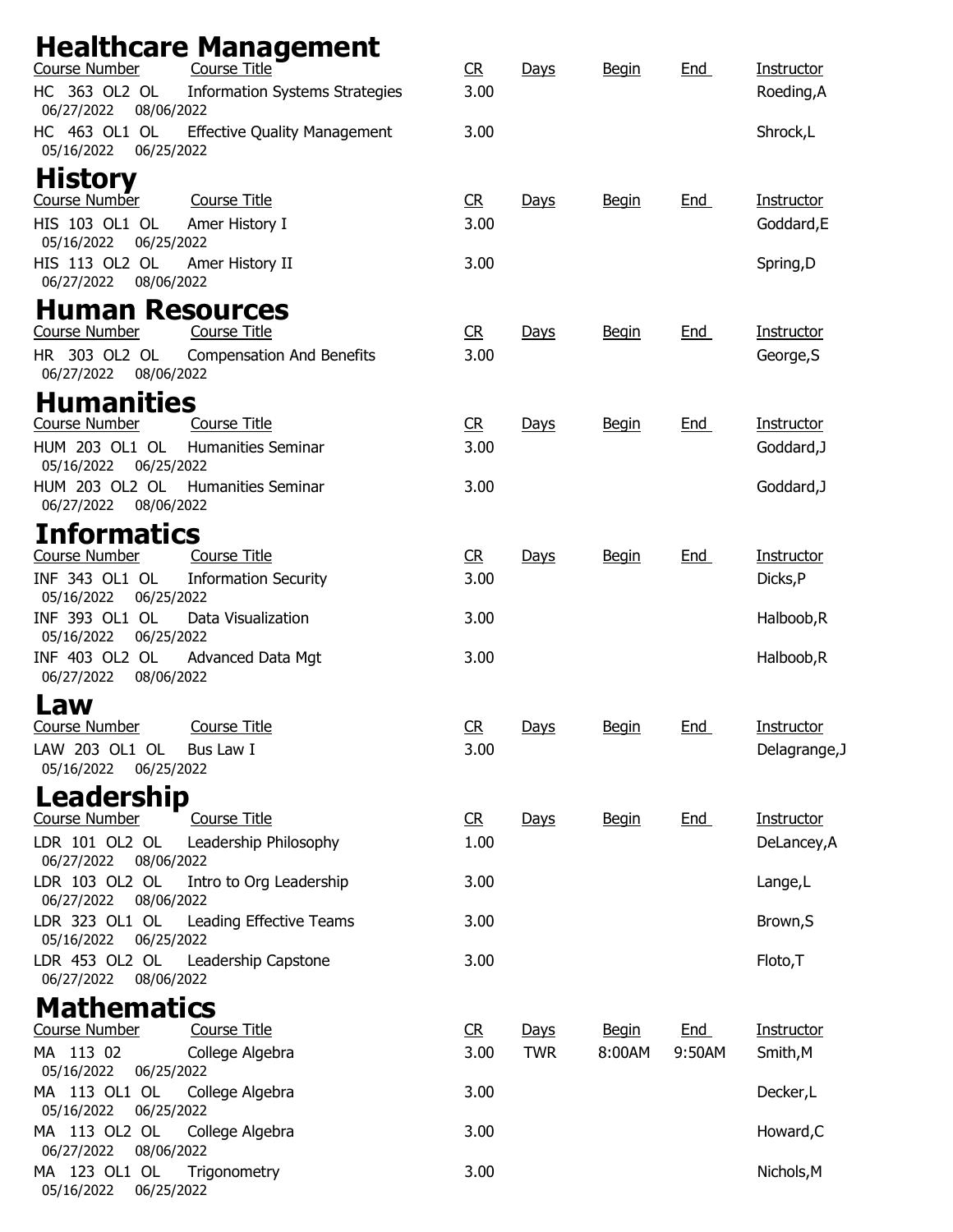## **Mathematics**

| Course Number                              | <b>Course Title</b>          | C <sub>R</sub> | Days        | <b>Begin</b> | <b>End</b> | <b>Instructor</b> |
|--------------------------------------------|------------------------------|----------------|-------------|--------------|------------|-------------------|
| MA 134 02<br>05/16/2022<br>06/25/2022      | Calculus I                   | 4.00           | <b>MTWR</b> | 10:00AM      | 12:00PM    | Smith, M          |
| MA 134 201 OL<br>06/25/2022<br>05/16/2022  | Calculus I                   | 4.00           |             |              |            | Vasaturo, A       |
| MA 134 OL1 OL<br>05/16/2022<br>06/25/2022  | Calculus I                   | 4.00           |             |              |            | Morrill, T        |
| MA 134 OL2 OL<br>06/27/2022<br>08/06/2022  | Calculus I                   | 4.00           |             |              |            | Vasaturo, A       |
| MA 163 OL1 OL<br>06/25/2022<br>05/16/2022  | Applied Math w/Bus Concepts  | 3.00           |             |              |            | Decker,L          |
| MA 164 03<br>06/27/2022<br>08/06/2022      | Calculus II                  | 4.00           | <b>MTWR</b> | 8:00AM       | 9:50AM     | Smith, M          |
| MA 164 OL1 OL<br>05/16/2022<br>06/25/2022  | Calculus II                  | 4.00           |             |              |            | Vasaturo, A       |
| MA 164 OL2 OL<br>06/27/2022<br>08/06/2022  | Calculus II                  | 4.00           |             |              |            | Decker,L          |
| MA 173 OL1 OL<br>05/16/2022<br>06/25/2022  | <b>Essential Calculus</b>    | 3.00           |             |              |            | Nichols, M        |
| MA 213 OL1 OL<br>05/16/2022<br>06/25/2022  | Calculus III                 | 3.00           |             |              |            | Kazi, H           |
| MA 213 OL2 OL<br>06/27/2022<br>08/06/2022  | Calculus III                 | 3.00           |             |              |            | Vasaturo, A       |
| MA 233 OL1 OL<br>05/16/2022<br>06/25/2022  | Diff Equations               | 3.00           |             |              |            | Morrill, T        |
| MA 233 OL2 OL<br>06/27/2022<br>08/06/2022  | Diff Equations               | 3.00           |             |              |            | Yamoah, G         |
| MA 253 OL1 OL<br>05/16/2022<br>06/25/2022  | <b>Statistics</b>            | 3.00           |             |              |            | Decker,L          |
| MA 253 OL2 OL<br>06/27/2022<br>08/06/2022  | <b>Statistics</b>            | 3.00           |             |              |            | Decker,L          |
| MA 313 OL1 OL<br>05/16/2022<br>06/25/2022  | Linear Algebra               | 3.00           |             |              |            | Vasaturo, A       |
| MA 313 OL2 OL<br>08/06/2022<br>06/27/2022  | Linear Algebra               | 3.00           |             |              |            | Yamoah, G         |
| MA 393 03<br>06/27/2022<br>08/06/2022      | Prob And Stats               | 3.00           | <b>TWR</b>  | 10:00AM      | 12:00PM    | Smith, M          |
| MA 393 OL1 OL<br>05/16/2022<br>06/25/2022  | Prob And Stats               | 3.00           |             |              |            | Zumbrun, C        |
| MA 473 OL1 OL<br>05/16/2022<br>06/25/2022  | Graph Theory & Combinatorics | 3.00           |             |              |            | Kazi, H           |
| <b>Management</b>                          |                              |                |             |              |            |                   |
| Course Number                              | <b>Course Title</b>          | R              | <b>Days</b> | <b>Begin</b> | End        | Instructor        |
| MGT 303 OL1 OL<br>05/16/2022 06/25/2022    | Risk Management              | 3.00           |             |              |            | Podgorski, B      |
| MGT 323 OL1 OL<br>05/16/2022<br>06/25/2022 | Leadership                   | 3.00           |             |              |            | Heiden, B         |
| MGT 333 OL2 OL<br>08/06/2022<br>06/27/2022 | Supervision                  | 3.00           |             |              |            | DeLancey, A       |
| MGT 353 OL2 OL<br>06/27/2022<br>08/06/2022 | <b>Designing Operations</b>  | 3.00           |             |              |            | Stone,P           |
| MGT 363 OL1 OL<br>06/25/2022<br>05/16/2022 | Organization Behav           | 3.00           |             |              |            | Ewing, H          |
| MGT 373 OL1 OL<br>05/16/2022<br>06/25/2022 | <b>Facility Management</b>   | 3.00           |             |              |            | Speith, B         |
| MGT 383 OL2 OL<br>06/27/2022<br>08/06/2022 | Princ Project Management     | 3.00           |             |              |            | Heiden, B         |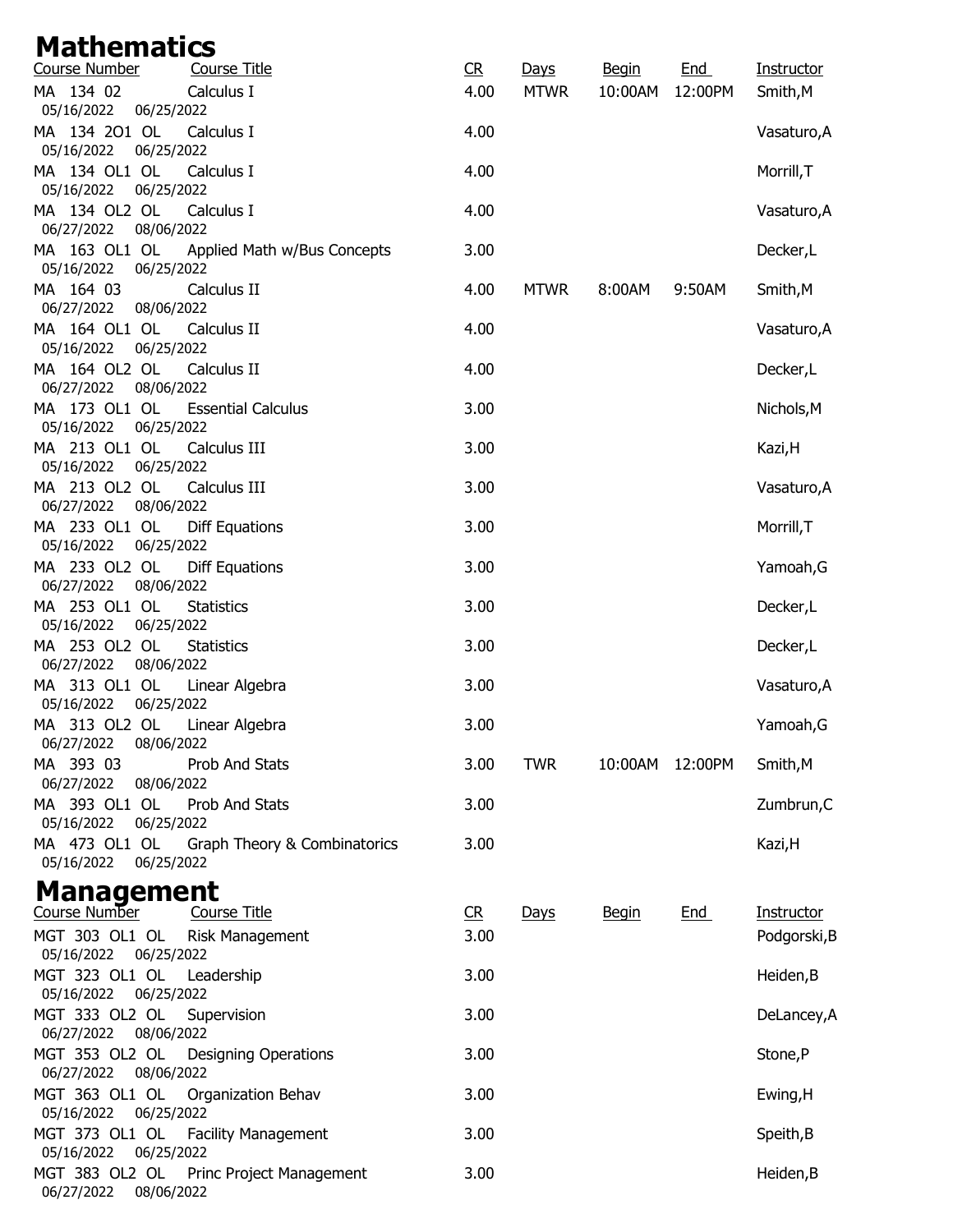| <b>Management</b><br>Course Number                                                  |                        |      |              |            |                         |
|-------------------------------------------------------------------------------------|------------------------|------|--------------|------------|-------------------------|
| <b>Course Title</b><br>MGT 453 OL2 OL<br><b>Strategic Mgt</b>                       | C <sub>R</sub><br>3.00 | Days | <b>Begin</b> | <u>End</u> | Instructor<br>Speith, B |
| 06/27/2022<br>08/06/2022<br>MGT 473 OL1 OL<br><b>Capston Business Simulation</b>    | 3.00                   |      |              |            | Conkling, E             |
| 06/25/2022<br>05/16/2022                                                            |                        |      |              |            |                         |
| <b>Marketing</b>                                                                    |                        |      |              |            |                         |
| Course Number<br><b>Course Title</b>                                                | CR                     | Days | <u>Begin</u> | <u>End</u> | Instructor              |
| MK 203 OL1 OL<br>Marketing<br>06/25/2022<br>05/16/2022                              | 3.00                   |      |              |            | Goggins, T              |
| MK 323 OL2 OL<br>Intergrated Marketing Communicatio<br>06/27/2022<br>08/06/2022     | 3.00                   |      |              |            | Barr, R                 |
| MK 363 OL1 OL<br>Commerce & Consumer Behavior<br>05/16/2022<br>06/25/2022           | 3.00                   |      |              |            | Barr, R                 |
| MK 453 OL2 OL<br>Strategic Digital Mkt Cert<br>06/27/2022<br>08/06/2022             | 3.00                   |      |              |            | Richard, D              |
|                                                                                     |                        |      |              |            |                         |
| <b>Manufacturing Technology</b><br><b>Course Number</b><br>Course Title             | CR                     | Days | <b>Begin</b> | <b>End</b> | <b>Instructor</b>       |
| MT 113 OL2 OL<br>Manufacturing Processes & Materials<br>06/27/2022<br>08/06/2022    | 3.00                   |      |              |            | Sharifi,A               |
| 133 OL2 OL<br><b>GD&amp;T Manufacturing Tech</b><br>MT.<br>08/06/2022<br>06/27/2022 | 3.00                   |      |              |            | Claypool, J             |
| MT 413 OL1 OL<br>Manuf Tech Capstone Proposal                                       | 3.00                   |      |              |            | Cooper, G               |
| 05/16/2022<br>06/25/2022<br>MT 423 OL2 OL<br>Manuf Tech Capstone Project            | 3.00                   |      |              |            | Cooper, G               |
| 06/27/2022<br>08/06/2022                                                            |                        |      |              |            |                         |
| <b>Physics</b>                                                                      |                        |      |              |            |                         |
| Course Number<br><b>Course Title</b><br>PH 154 201 OL<br>College Physics I          | C <sub>R</sub><br>4.00 | Days | <b>Begin</b> | <u>End</u> | Instructor<br>Taylor,L  |
| 05/16/2022<br>06/25/2022                                                            |                        |      |              |            |                         |
| PH 154 OL1 OL<br>College Physics I<br>05/16/2022<br>06/25/2022                      | 4.00                   |      |              |            | Taylor,L                |
| PH 154 OL2 OL<br>College Physics I<br>06/27/2022<br>08/06/2022                      | 4.00                   |      |              |            | Markham, B              |
| PH 154L 201<br>College Physics I Lab<br>05/16/2022<br>06/25/2022                    | 0                      |      |              |            | Taylor,L                |
| PH 154L OL1 OL<br>College Physics I Lab<br>05/16/2022<br>06/25/2022                 | 0                      |      |              |            | Taylor,L                |
| PH 154L OL2 OL<br>College Physics I Lab<br>08/06/2022<br>06/27/2022                 | 0                      |      |              |            | Markham, B              |
| PH 164 OL2 OL<br>College Physics II                                                 | 4.00                   |      |              |            | Taylor,L                |
| 06/27/2022<br>08/06/2022<br>PH 164L OL2 OL<br>College Physics II Lab                | $\pmb{0}$              |      |              |            | Taylor,L                |
| 06/27/2022<br>08/06/2022                                                            |                        |      |              |            |                         |
| <b>Philosophy</b>                                                                   |                        |      |              |            |                         |
| Course Number<br><b>Course Title</b>                                                | R                      | Days | <b>Begin</b> | <u>End</u> | <b>Instructor</b>       |
| PHL 203 OL1 OL<br>Intro To Philosophy<br>05/16/2022<br>06/25/2022                   | 3.00                   |      |              |            | Clem, R                 |
| PHL 203 OL2 OL<br>Intro To Philosophy<br>08/06/2022<br>06/27/2022                   | 3.00                   |      |              |            | Clem, R                 |
| PHL 213 OL1 OL<br>Theories & Phil Social Innovation<br>05/16/2022<br>06/25/2022     | 3.00                   |      |              |            | Trusty, K               |
| PHL 313 OL1 OL<br><b>Ethics</b>                                                     | 3.00                   |      |              |            | Hamilton, J             |
| 05/16/2022<br>06/25/2022<br>PHL 313 OL2 OL<br><b>Ethics</b>                         | 3.00                   |      |              |            | Hamilton, J             |
| 06/27/2022<br>08/06/2022                                                            |                        |      |              |            |                         |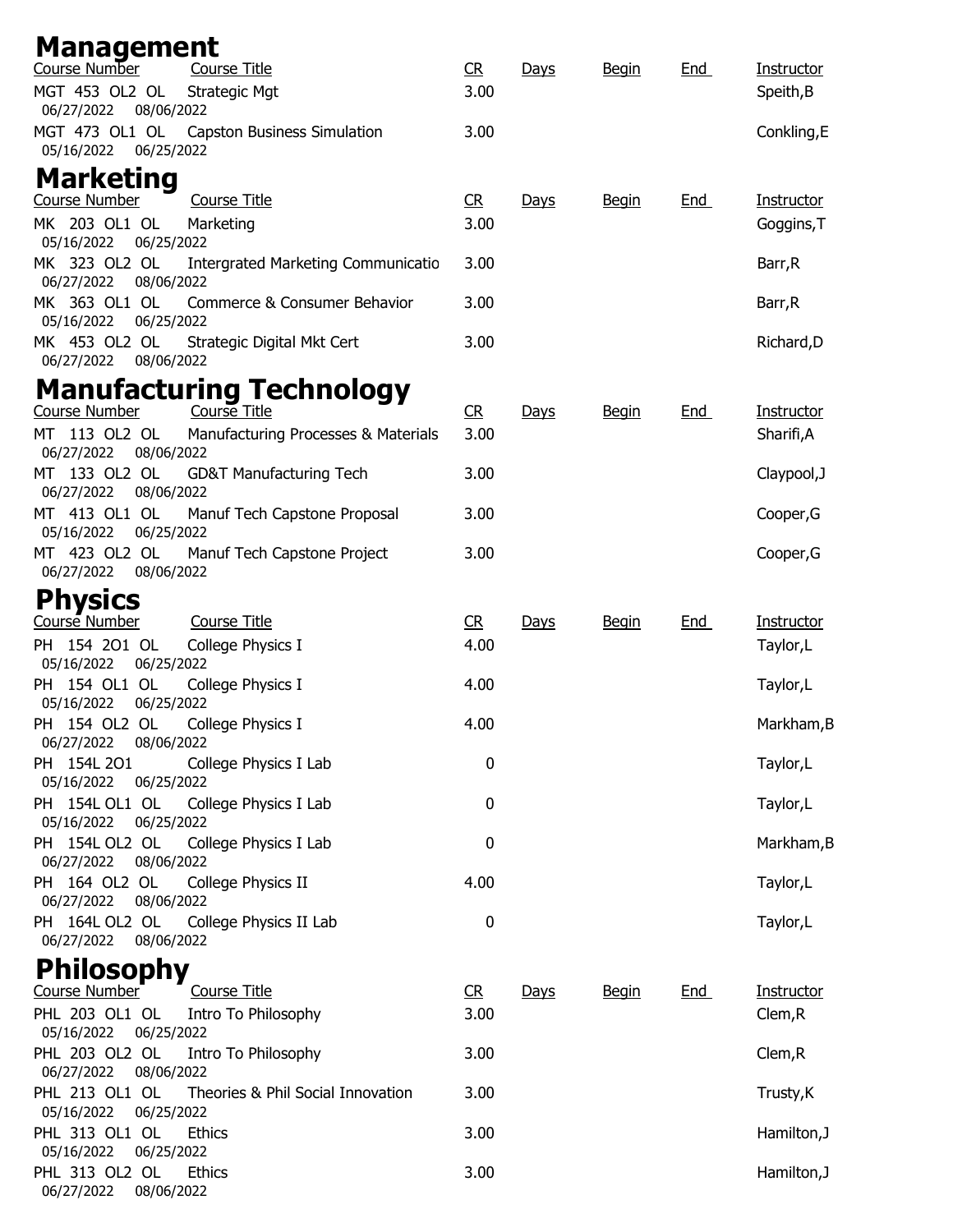| <b>Political Science</b>                                                                     |                          |
|----------------------------------------------------------------------------------------------|--------------------------|
| <b>Course Number</b><br><b>Course Title</b><br>R<br>Days<br><b>Begin</b>                     | <b>End</b><br>Instructor |
| POLS 113 OL1 OL<br>Intro to Government<br>3.00<br>05/16/2022<br>06/25/2022                   | Doolin,R                 |
| POLS 333 OL2 OL<br>State & Local Government<br>3.00<br>06/27/2022 08/06/2022                 | Schweitzer, R            |
| POLS 373 OL2 OL<br>3.00<br>Political Psychology<br>08/06/2022<br>06/27/2022                  | Schwan,E                 |
| POLS 403 OL1 OL<br>American Constitutional Developmen<br>3.00<br>05/16/2022<br>06/25/2022    | Felton, C                |
| <b>Psychology</b>                                                                            |                          |
| Course Number<br>R<br><b>Course Title</b><br>Days<br><b>Begin</b>                            | End<br>Instructor        |
| PSY 113 03<br>3.00<br><b>TR</b><br>Prin Of Psychology<br>11:00AM                             | 1:30PM<br>Lo, R          |
| 06/27/2022<br>08/06/2022                                                                     |                          |
| PSY 113 OL1 OL<br>Prin Of Psychology<br>3.00<br>06/25/2022<br>05/16/2022                     | Wright, K                |
| PSY 113 OL2 OL<br>Prin Of Psychology<br>3.00<br>08/06/2022<br>06/27/2022                     | Ewing, H                 |
| PSY 323 OL2 OL<br>Abnormal Psychology<br>3.00<br>06/27/2022 08/06/2022                       | Wright, K                |
| PSY 343 OL1 OL<br>Social Psychology<br>3.00<br>05/16/2022<br>06/25/2022                      | Pranger, J               |
| PSY 353 OL1 OL<br>Child & Adolescent Psych<br>3.00<br>05/16/2022<br>06/25/2022               | Bergman, K               |
| PSY 363 OL2 OL<br>Human Behavior & Counseling<br>3.00<br>06/27/2022<br>08/06/2022            | Kachur, D                |
| PSY 373 OL2 OL<br>3.00<br>Political Psychology<br>08/06/2022<br>06/27/2022                   | Schwan,E                 |
| PSY 383 OL1 OL<br>Forensic Psychology<br>3.00<br>06/25/2022<br>05/16/2022                    | Lafferty, K              |
| PSY 413 OL1 OL<br>3.00<br>Psych Of Addiction<br>05/16/2022<br>06/25/2022                     | Schwan, E                |
| PSY 423 OL2 OL<br>Counseling Theory & Prac<br>3.00<br>08/06/2022<br>06/27/2022               | Pranger, J               |
| PSY 443 OL2 OL<br>Adv Forensic Psych<br>3.00<br>06/27/2022<br>08/06/2022                     | Lafferty, K              |
| PSY 453 01<br>Clinical Intern I<br>3.00                                                      | Wright, K                |
| PSY 463 01<br>Clinical Internship II<br>3.00                                                 | Wright, K                |
| <b>Science</b>                                                                               |                          |
| <b>Course Number</b><br><b>Course Title</b><br>C <sub>R</sub><br><b>Begin</b><br><b>Days</b> | Instructor<br><u>End</u> |
| SCI 434 01<br>4.00<br>Science Internship                                                     | Moravec, V               |
| <b>Social Innovation</b>                                                                     |                          |
| Course Number<br>Course Title<br>$C$ R<br>Days<br><b>Begin</b>                               | Instructor<br><u>End</u> |
| SI 213 OL1 OL<br>Theories & Phil Social Innovation<br>3.00<br>06/25/2022<br>05/16/2022       | Trusty, K                |
| <b>Sport Management</b>                                                                      |                          |
| Course Number<br>Course Title<br>R<br>Days<br><b>Begin</b>                                   | End<br><b>Instructor</b> |
| SM 393 OL2 OL<br>Sport Psychology<br>3.00<br>06/27/2022<br>08/06/2022                        | Podgorski, B             |